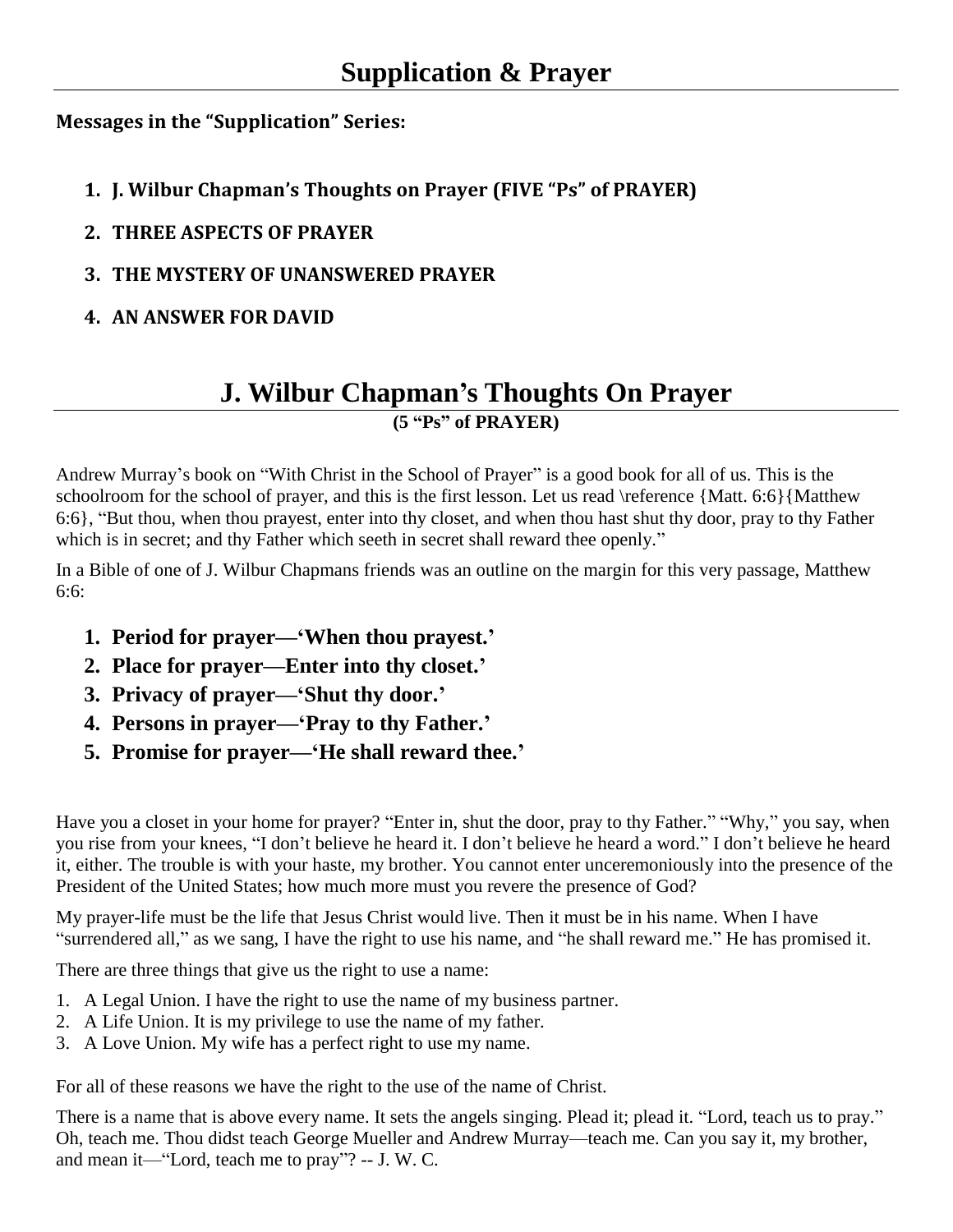## **Three Aspects of Prayer**

#### **Text: James 4:1–2**

Introduction:

- We all desperately need to learn how to pray.
- Our failures are all prayer failures.
- There are three aspects of victorious prayer.

# *I. UNOFFERED PRAYER*

We try to get what we think we need by using our own strength.

Illustration: Boy didn't use all his strength to move a huge stone.

Illustration: Boy stole a sour orange when by asking he would have had more good oranges than he could carry.

- Prayerlessness is sin, 1 Thessalonians 5:17, Luke 18:1.
- By not praying we miss out on all the good things God has for us.

Illustration: John Bunyan's quote about the relationship of prayer to sin.

• There is no substitute for prayer.

# *II. UNACCEPTABLE PRAYER*

 $\bullet$  James 4:3

 God is not going to underwrite our selfish motives by answering such prayers. Illustration: A husband would not finance his wife's affair.

God supplies all our legitimate needs, but never our selfish desires.

# *III. UNDENIABLE PRAYER*

• How can we pray so that our lives are linked with the omnipotence of God?

James gives five principles of undeniable prayer.

- 1. -Sensitivity to the Spirit, James 4:5.
- 2. -Submission to the Father, James 4:6
- 3. -Standing against the Devil, James 4:7
- 4. -Separation from the world, James 4:8
- 5. -Seriousness in our purpose, James 4:9

Conclusion:

James 5:16b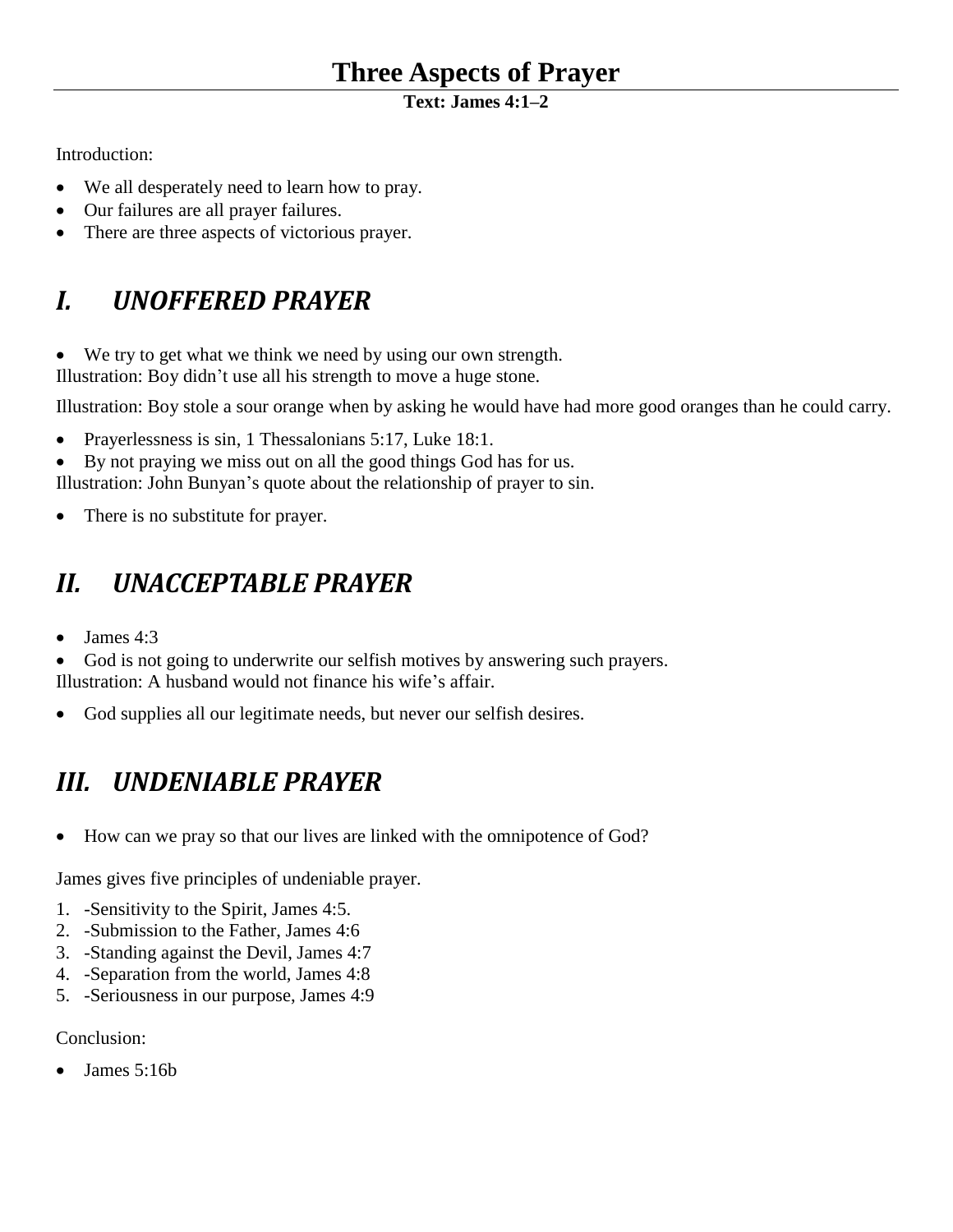## **The Mystery of Unanswered Prayer**

**Text: Isaiah 55; Matthew 6: 9-13**

#### **Introduction**

I've talked to many folks over the years on the strange mystery of unanswered prayer.

#### **If the request is wrong, God will say, "No."**

Like us, the disciples made inappropriate requests of Jesus, and he said, "No."

### **If the timing is wrong, God will say, "Slow."**

- Like children, we dislike the words, "Not yet," as God shakes his head at us.
- God has reasons for his "Not yets;" we must not insist we know better than he.

### **If you are wrong, God will say, "Grow."**

- Relational discord will cut us off from close fellowship with God.
- When we disobey, God says, "Why should I honor your requests when you don't honor mine?"

### **When the timing is right, God will say, "Let's go!"**

- God wants to move that mountain for us; to change that circumstance; to answer that prayer.
- You'll be amazed at how often God will say, "Let's go!"

#### **Conclusion**

Follow the greatest pattern of prayer of all time: the Lord's Prayer.